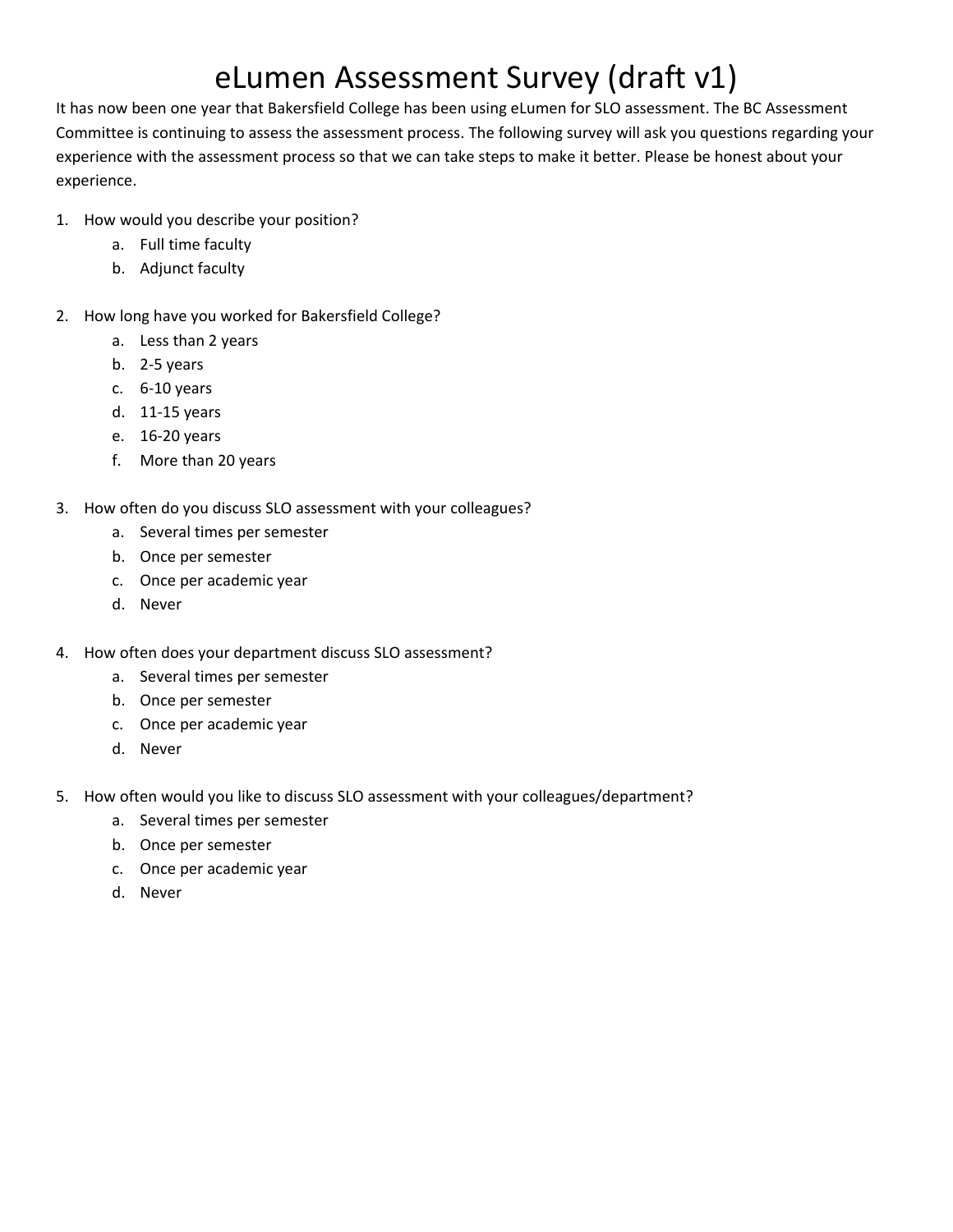## eLumen Assessment Survey (draft v1)

- 6. Have you used eLumen to record SLO assessment data?
	- a. Yes
	- b. No
	- c. I don't know how.

(If you said no, please explain any barriers to using eLumen.) **IF YES:**

- 7. How much time did it take you to record your assessment data in eLumen?
- 8. How much training did you feel you need to adequately record your assessment data in eLumen?
- 9. Which training materials did you use in order to record your SLO assessment data in eLumen?
	- a. I asked another faculty member
	- b. SLO Assessment 1-hour Workshops (Spring 2018)
	- c. Written step-by-step instructions posted on the Assessment Committee website
	- d. Videos posted on the Assessment Committee website
- 10. Please rate the following statements:

Strongly Agree; Somewhat Agree; Somewhat Disagree; Strongly Disagree

- i. I understand assessment in general
- ii. I understand the assessment process at Bakersfield College
- iii. I understand SLOs in general
- iv. I know what my course SLOs are
- v. I have SLOs on my syllabus for all my classes
- vi. I know how well Bakersfield College students are meeting my course SLOs
- vii. I am comfortable converting grade data into assessment data
- viii. I have been adequately trained to use eLumen
- ix. I feel comfortable using eLumen
- x. eLumen is easy to use
- xi. eLumen is accessible
- xii. eLumen is user friendly/intuitive
- xiii. eLumen is an effective tool for recording SLO assessment data.
- xiv. eLumen took a reasonable amount of time to record my SLO assessment data
- xv. eLumen is easier to use than CurricUNET
- xvi. eLumen is easier to use than Excel spreadsheets
- xvii. Assessing SLOs improves institutional processes
- xviii. My department collaborates in developing SLOs
- xix. I participate in the development of SLOs in my department